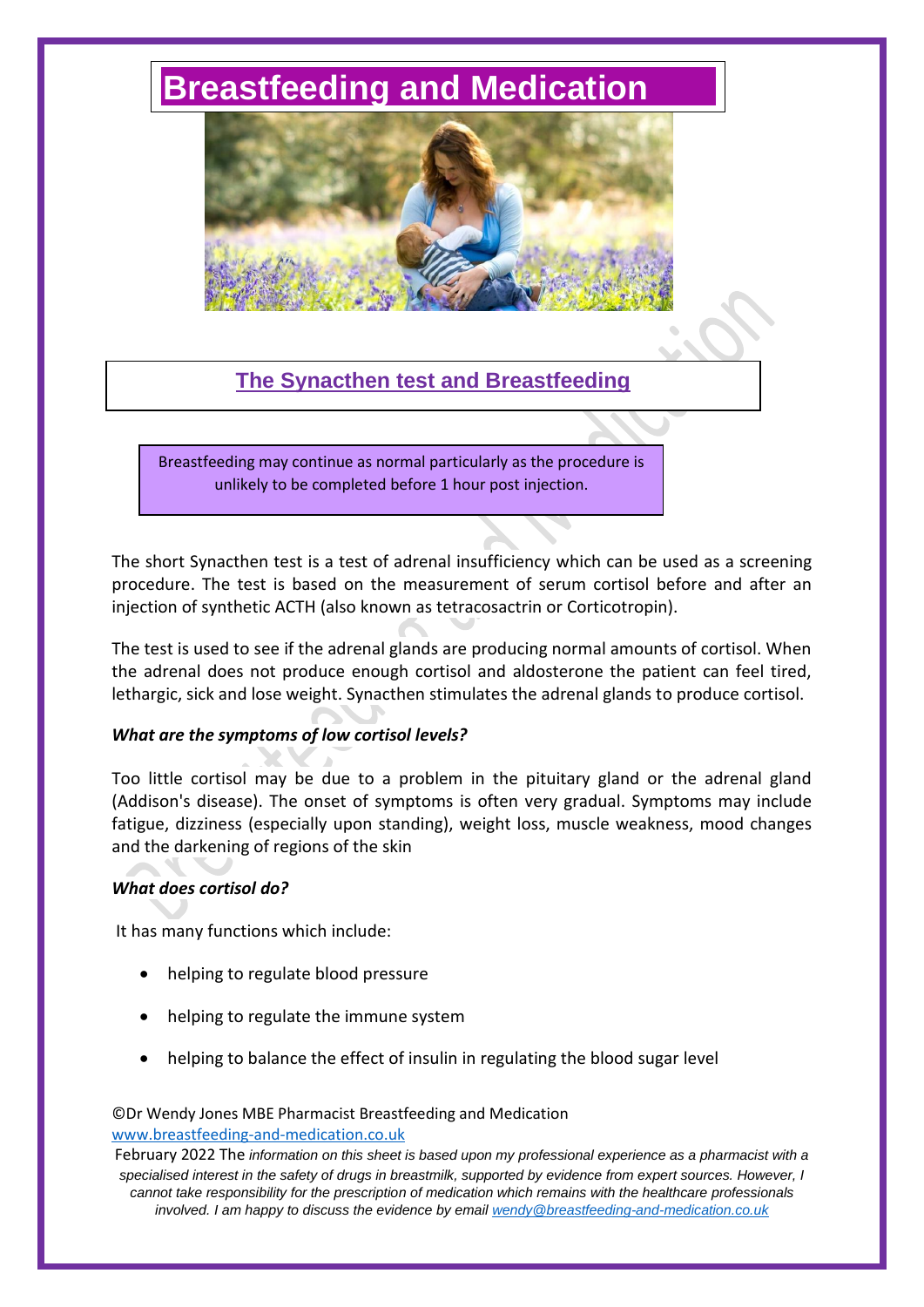• helping the body to respond to stress

'Hypoadrenalism' means deficiency of cortisol. When this happens due to diseases of the adrenal gland, the condition is known as Addison's disease. When it occurs due to diseases of the pituitary, it is called central hypoadrenalism or secondary hypoadrenalism.

# *What is the Synacthen test?*

With the short Synacthen test, the adrenal gland is stimulated by an injection of a drug (Synacthen), which is chemically similar to ACTH. If the adrenal glands are working normally, blood samples taken shortly after Synacthen should show a rise in cortisol. If you have hypoadrenalism, you may not have a rise in blood cortisol following the injection.

# *What happens during the Synacthen test?*

- A blood test is taken from a vein in your arm to measure cortisol.
- You will be given an injection of Synacthen, which stimulates the adrenal glands to produce Cortisol.
- You will wait in the waiting room for 30 minutes.
- A final blood test will be taken for cortisol, this completes the test.

# *Pharmacokinetics of cosyntropin*

Corticotropin is a sterile synthetic preparation of ACTH with actions similar to that of ACTH made by the body. ACTH is easily destroyed in the infants' gastrointestinal tract so none would be absorbed by the infant. It contains the first twenty-four of the thirty-nine amino acids found in ACTH.

Corticotropin (Tetracosactrin) has a very short half-life (15 minutes) so will all have left the body after 75 minutes. However, it is not orally bioavailable so the nursling cannot absorb any present in milk.

**Breastfeeding may continue as normal particularly as the procedure is unlikely to be completed before 1 hour post injection.**

# *Further Information:*

NHS Hull<https://www.hey.nhs.uk/patient-leaflet/short-synacthen-test/>

Short Synacthen Test - Pennine Acute Hospitals NHS Trust [https://www.pat.nhs.uk/downloads/New%20NCA%20Leaflets/Endocrine/590%20-](https://www.pat.nhs.uk/downloads/New%20NCA%20Leaflets/Endocrine/590%20-%20Short%20Synacthen%20Test.pdf) [%20Short%20Synacthen%20Test.pdf](https://www.pat.nhs.uk/downloads/New%20NCA%20Leaflets/Endocrine/590%20-%20Short%20Synacthen%20Test.pdf)

©Dr Wendy Jones MBE Pharmacist Breastfeeding and Medication [www.breastfeeding-and-medication.co.uk](http://www.breastfeeding-and-medication.co.uk/)

February 2022 The *information on this sheet is based upon my professional experience as a pharmacist with a specialised interest in the safety of drugs in breastmilk, supported by evidence from expert sources. However, I cannot take responsibility for the prescription of medication which remains with the healthcare professionals involved. I am happy to discuss the evidence by email [wendy@breastfeeding-and-medication.co.uk](mailto:wendy@breastfeeding-and-medication.co.uk)*